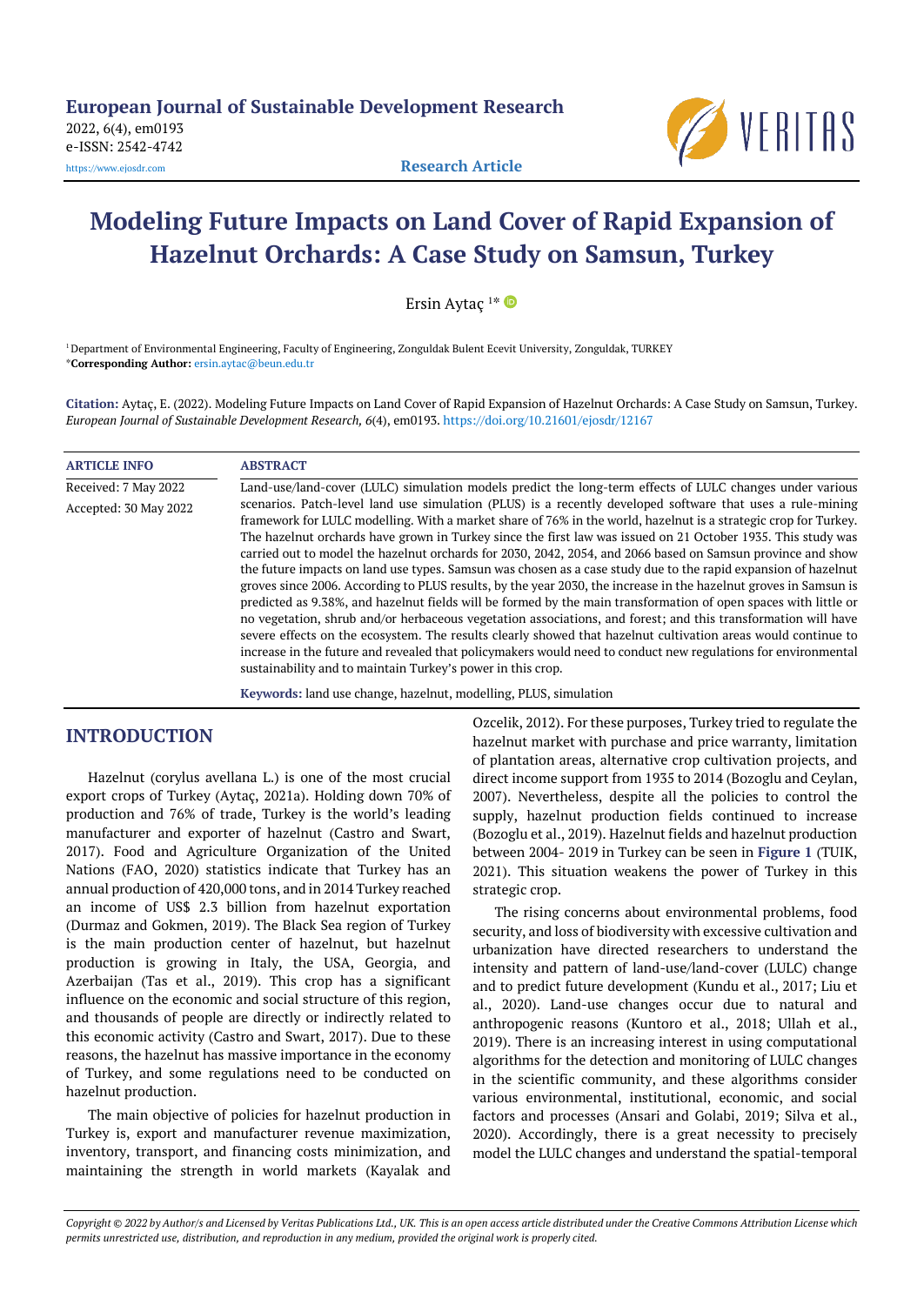

**Figure 1.** Hazelnut fields and hazelnut production of Turkey

LULC change patterns for land management and urban planning (Xing et al., 2020).

As a significant part of the regional and global change driven by human activities, LULC change has become critical in geography, ecology, and land science (Wang et al., 2019). In the last decade system dynamics (SD) model, cellular automata (CA) model, gray model, linear planning model, neural network model, multi-objective planning model, Markov model, etc. have been developed to simulate and forecast LULC changes (Liu et al., 2020; Sheng et al., 2018).

In 2019, a powerful tool named patch-level land use smulation (PLUS) model [\(https://github.com/HPSCIL/Patch](https://github.com/HPSCIL/Patch-level_Land_Use_Simulation_Model)level Land Use Simulation Model) had been introduced for land use/cover simulations. The PLUS model has been developed with a rule-mining framework based on land expansion analysis srategy (LEAS), and a CA model based on multi-type random seeds (CARS). With these integrated features, PLUS helps researchers to understand the driving factors of land expansion and project landscape dynamics. Also, this model has attained a more similar landscape pattern and higher simulation accuracy than the other LULC prediction models. The PLUS algorithm combines knowledge discovery, policy-making, and simulation to provide meaningful information for policy-makers and researchers (Liang et al., 2020).

This study was conducted to model the future hazelnut plantation areas for 2030, 2042, 2054, and 2066 using PLUS. Samsun province, located in the Central Black Sea Region of Turkey, was chosen as a case study due to the rapid expansion of hazelnut groves since 2006.

## **MATERIALS AND METHODS**

#### **Study Area**

Samsun is located in Central Black Sea Region of Turkey and has an area about 9,083 km². The geographical position of the city is between 40°50′ and 41°51′ North latitudes and 37°08′ and 34°25′ east longitudes and is between the deltas



**Figure 2.** Study area

where Yesilirmak and Kizilirmak rivers run out (Gorur et al., 2011). The study area can be seen in **Figure 2**.

Samsun's fruit production reached 201,862 tons in 2019. Hazelnut has the highest production rate in tons, with 68.28%. The total amount of hazelnut groves is 1,164.38 km², and this area constitutes 97.40% of the total permanent crops (TUIK, 2021).

#### **Required Data**

The PLUS model was used to predict the spatial distribution of future LULC changes. This model consists of three main parts:

- 1. Extract land expansion,
- 2. LEAS,
- 3. CARS.

Each section needs different maps, including LULC, land use constraints, socioeconomic, climatic, and topographic.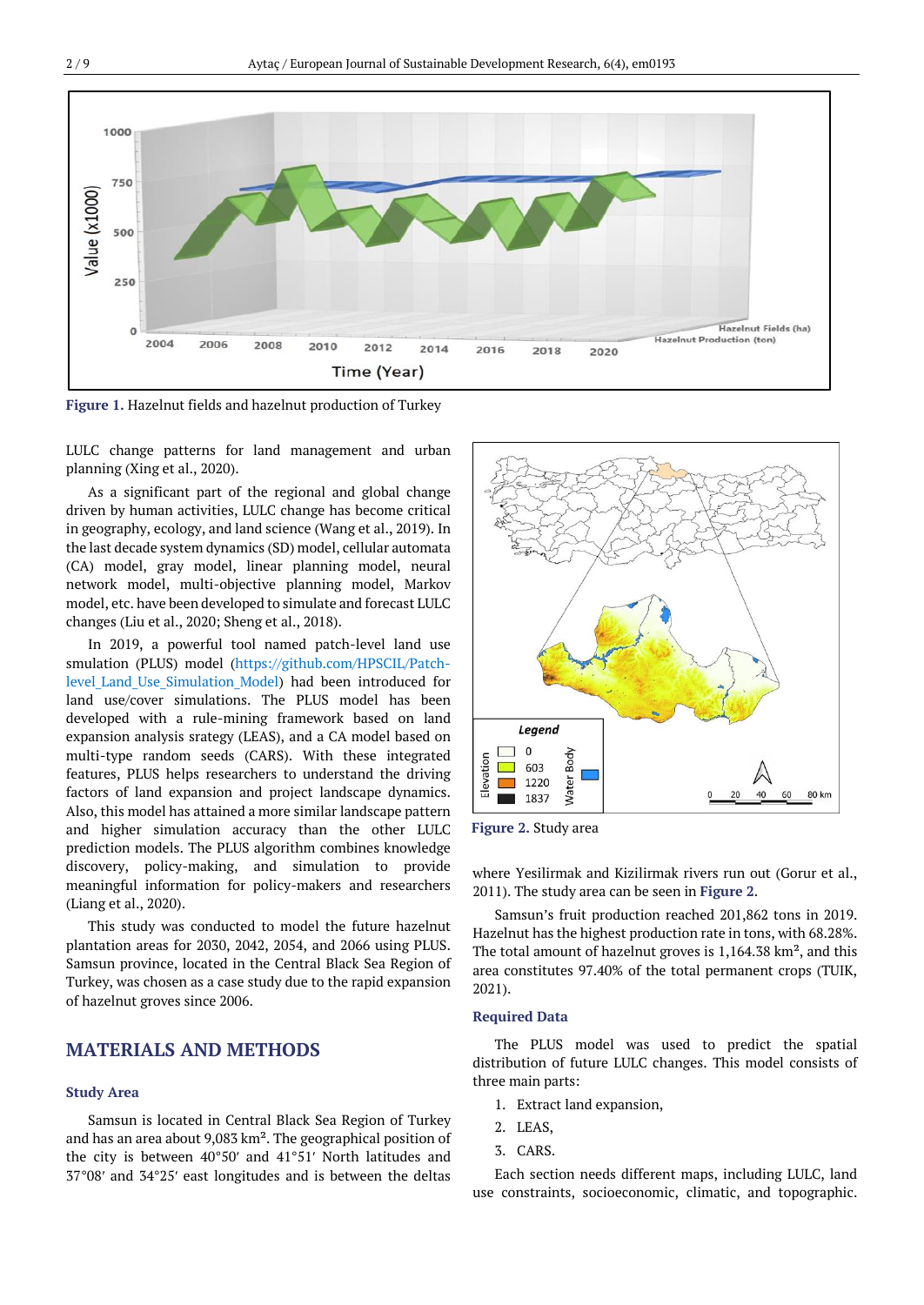

**Figure 3.** The basic process sequence of PLUS

|                              |  |  |  |  | <b>Table 1.</b> Land use classes used in the study converted from |  |
|------------------------------|--|--|--|--|-------------------------------------------------------------------|--|
| <b>CORINE</b> classification |  |  |  |  |                                                                   |  |

| This study                                         | <b>CORINE</b> classification       |  |  |  |  |  |
|----------------------------------------------------|------------------------------------|--|--|--|--|--|
|                                                    | Continuous urban fabric            |  |  |  |  |  |
|                                                    | Discontinuous urban fabric         |  |  |  |  |  |
|                                                    | Industrial or commercial units     |  |  |  |  |  |
|                                                    | Road & rail networks &             |  |  |  |  |  |
|                                                    | associated land                    |  |  |  |  |  |
|                                                    | Port areas                         |  |  |  |  |  |
| Artificial surfaces (AS)                           | Airports                           |  |  |  |  |  |
|                                                    | Mineral extraction sites           |  |  |  |  |  |
|                                                    | Dumpsites                          |  |  |  |  |  |
|                                                    | <b>Construction sites</b>          |  |  |  |  |  |
|                                                    | Green urban areas                  |  |  |  |  |  |
|                                                    | Sport and leisure facilities       |  |  |  |  |  |
|                                                    | Non-irrigated arable land          |  |  |  |  |  |
| Arable land (AR)                                   | Permanently irrigated land         |  |  |  |  |  |
|                                                    | $\overline{R}$ ice fields          |  |  |  |  |  |
| Fruit groves (97.40% hazelnut<br>groves) (HG)      | Fruit trees & berry plantations    |  |  |  |  |  |
| Pastures (PS)                                      | Pastures                           |  |  |  |  |  |
|                                                    | Complex cultivation patterns       |  |  |  |  |  |
| Heterogeneous agricultural areas                   | Land principally occupied by       |  |  |  |  |  |
| (HAS)                                              | agriculture with significant areas |  |  |  |  |  |
|                                                    | of natural vegetation              |  |  |  |  |  |
|                                                    | <b>Broad-leaved forest</b>         |  |  |  |  |  |
| Forest (FST)                                       | Coniferous forest                  |  |  |  |  |  |
|                                                    | Mixed forest                       |  |  |  |  |  |
| Shrub and/or herbaceous                            | Natural grasslands                 |  |  |  |  |  |
| vegetation associations (SHVA)                     | Transitional woodland-shrub        |  |  |  |  |  |
|                                                    | Beaches dunes sands                |  |  |  |  |  |
| Open spaces with little or no<br>vegetation (OLNV) | Bare rocks                         |  |  |  |  |  |
|                                                    | Sparsely vegetated areas           |  |  |  |  |  |
| Wetlands (WL)                                      | <b>Inland marshes</b>              |  |  |  |  |  |
|                                                    | Salt marshes                       |  |  |  |  |  |
|                                                    | Watercourses                       |  |  |  |  |  |
|                                                    | Water bodies                       |  |  |  |  |  |
| Water bodies (WB)                                  | Coastal lagoons                    |  |  |  |  |  |
|                                                    | Sea and ocean                      |  |  |  |  |  |
|                                                    |                                    |  |  |  |  |  |

The basic process sequence to run the model is illustrated in **Figure 3**.

#### **Table 2.** Details of the fetched data used in the study

| Category      | Data                     | Year     | Data source      |  |  |  |
|---------------|--------------------------|----------|------------------|--|--|--|
| Socioeconomic | Population               | 2018     | (LandScan, 2020) |  |  |  |
|               | <b>LULC</b>              |          | (CORINE, 2020)   |  |  |  |
|               | <b>DEM</b>               |          | (USGS, 2020)     |  |  |  |
| Terrain       |                          | $2006 -$ | Calculated from  |  |  |  |
|               | Aspect                   | 2019     | <b>DEM</b>       |  |  |  |
|               | Slope                    |          | Calculated from  |  |  |  |
|               |                          |          | DEM              |  |  |  |
|               | Proximity to water       |          | (OSM, 2020)      |  |  |  |
|               | bodies                   |          |                  |  |  |  |
| Climatic      | Annual precipitation     | 2019     |                  |  |  |  |
|               | Annual mean              |          |                  |  |  |  |
|               | temperature              |          |                  |  |  |  |
| Soil          | Soil type                | 2019     | (FAO, 2020)      |  |  |  |
|               | Proximity to primary     |          |                  |  |  |  |
|               | roads                    |          |                  |  |  |  |
|               | Proximity to secondary   |          |                  |  |  |  |
|               | roads                    |          |                  |  |  |  |
| Human         | Proximity to tertiary    | 2019     | (OSM, 2020)      |  |  |  |
| influence     | roads                    |          |                  |  |  |  |
|               | Proximity to trunk       |          |                  |  |  |  |
|               | Proximity to railways    |          |                  |  |  |  |
|               | Proximity to city center |          |                  |  |  |  |
|               | Proximity to districts   |          |                  |  |  |  |

Data preparation consisted of LULC maps, driving factors, and conversation constraints. In the study, Coordination of Information on the Environment (CORINE) LULC maps of 2006 and 2018 were used (CORINE, 2020). Considering the operability of the study, level two land-use types were selected. However, some land-use types were unified at level one because the ones lower than the allocated number of samples, cause problems. So, ten major classes were created by merging CORINE (2020) classes can be seen in **Table 1**.

The driving factors used in the study were mainly socioeconomic, climatic, and environmental data collected from different publicly available vector and raster data (**Table 2** indicates details of the fetched data).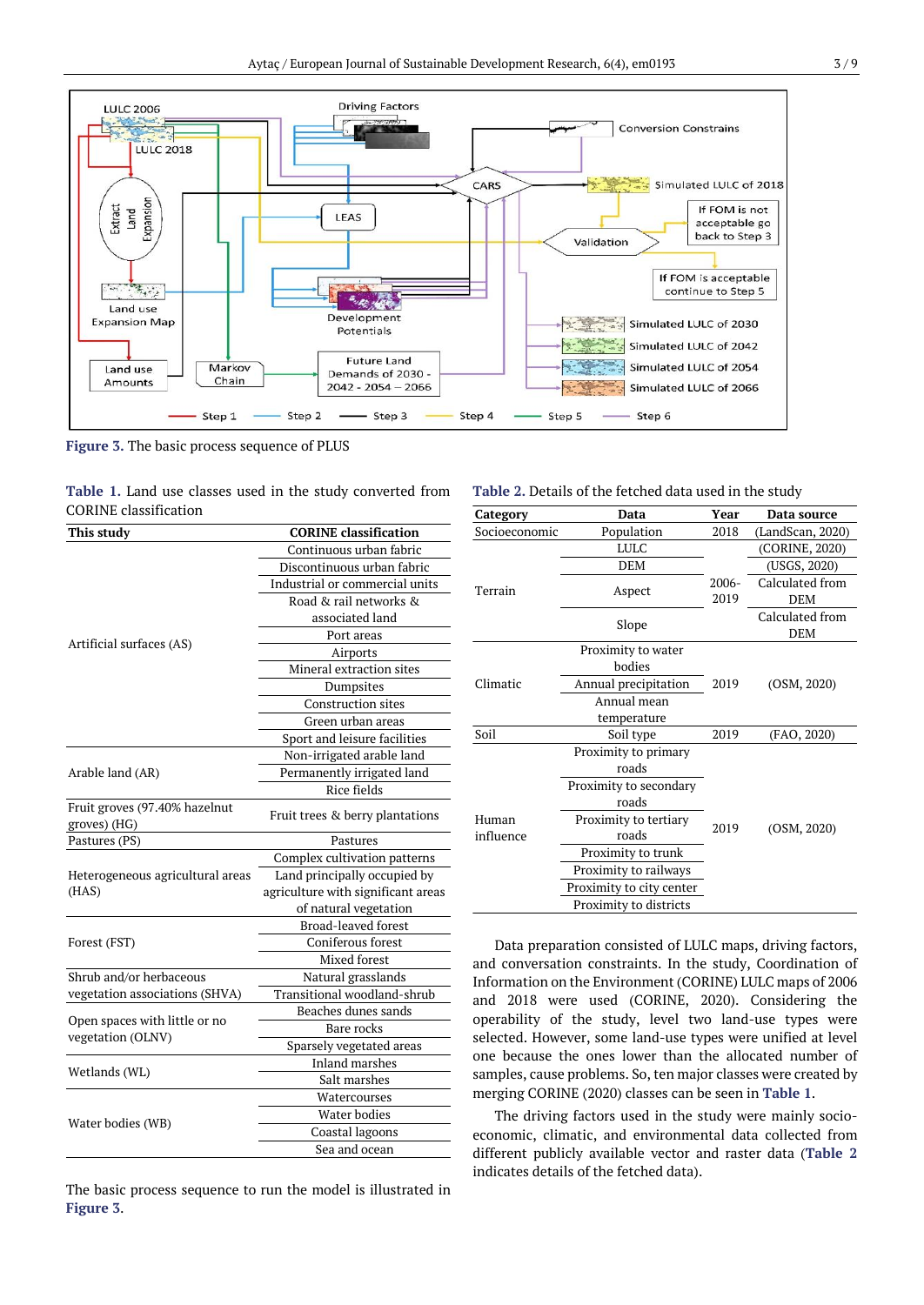

**Figure 4.** Driving factors: (a) population density, (b) digital elevation model (DEM), (c) aspect, (d) slope, (e) proximity to water bodies, (f) annual precipitation, (g) annual temperature, (h) soil types, (i) proximity to primary roads, (j) proximity to secondary roads, (k) proximity to tertiary roads, (l) proximity to trunk, (m) proximity to railways, (n) proximity to city center, (o) proximity to districts and conversation constraint, and (p) open water bodies

An open water body map was defined as the conversation constraint to the model. The required driving factors and conversation constraint .tiff images fetched from different publicly available sources for the PLUS model can be seen in **Figure 4**.

## **RESULTS AND DISCUSSIONS**

#### **Extracting Land Expansion**

The model primarily extracts the land expansion map to execute the development potentials of different land-use types in the LEAS step. A land expansion map is also essential to understand the neighborhood weights and transition matrix, two of the inputs to be used in CARS. LULC maps of 2006 and 2018 were used in extracting land expansion. **Figure 5** shows generated land expansion map and LULC maps of 2006 & 2018.

#### **Training the Model**

The land expansion analysis strategy menu is the step for training the model. The model reveals the development potential of each land-use type using random forest regression (RFR) in this stage, and the development potential maps created here will be used in the CARS step. Random forest regression, which was developed by Leo Breiman, is a treebased machine learning regression method (Babar et al., 2020). Machine learning seeks to anticipate outcomes by extracting patterns from huge datasets, typically in the form of a code (Aytaç, 2020, 2021b). RFR has high robustness performance against outliers and has the ability to well-approximating variables with non-linear relationships (Li et al., 2018). This method is based on the bootstrap aggregation (bagging) strategy (Aytaç, 2022; Zhao et al., 2019). In the bagging approach, random samples (weak learners) from the training data are generated. Then the method is trained on the average of the weak learners to output the learning results using Eq. 1.

$$
\hat{f}_{avg}(x) = \frac{1}{B} \sum_{b=1}^{B} \hat{f}^{b}(x)
$$
 (1)

where *B* is the number of weak learners and  $\hat{f}^b(x)$  is the result of the weak learner (James et al., 2017). There are two critical parameters while tuning and optimizing the performance of the RFR, and these parameters are nTree and mTry. nTree represents the number of regression trees to grow, and mTry is the number of variables at each split determined by using a randomized subset of the variables (Zhao et al., 2019). The nTree value was chosen as 20, and the mTry value was set as 15, equal to the number of driving factors. The sampling rate was selected as 0.10. After the training process, ten development potential maps were created, and the calibration and validation process step followed the creation of development potentials.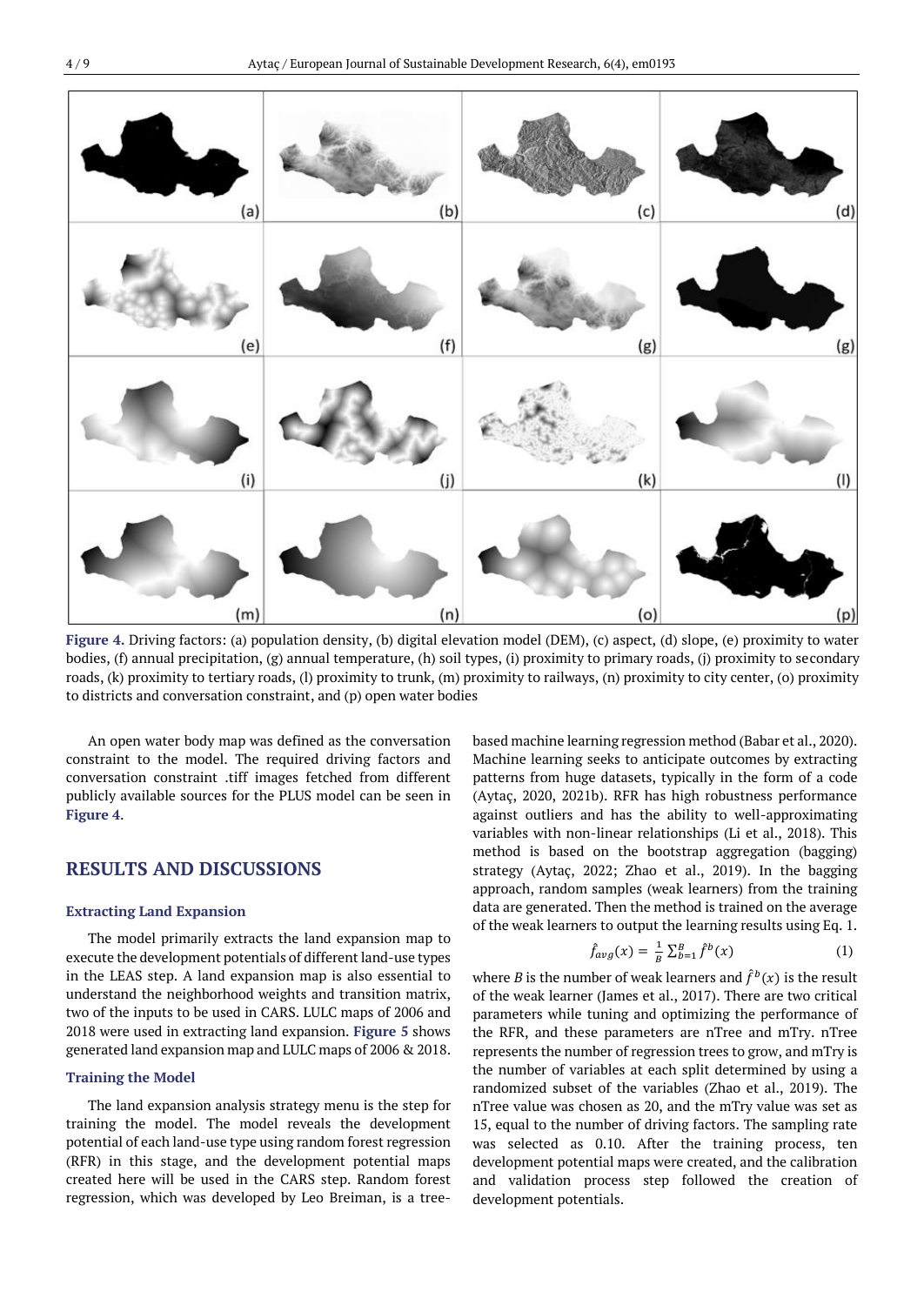

**Figure 5.** LULC maps of (a) 2006, (b) 2018, & (c) land expansion between 2006 and 2018

#### **Table 3.** Neighborhood weights

|                                            | AS     | AL      | HG     | PS    | <b>HAS</b> | <b>FST</b> | <b>SHVA</b> | <b>OLNV</b> | WL    | <b>WB</b> |
|--------------------------------------------|--------|---------|--------|-------|------------|------------|-------------|-------------|-------|-----------|
| Start pixel number (2006)                  | 14.204 | 155.102 | 31,358 | 6.699 | 202.129    | 256,443    | 48.854      | 15.612      | 7.611 | 17,481    |
| Future pixel number (2018)                 | 15,358 | 154.435 | 49,030 | 6.831 | 194.788    | 249.605    | 45,915      | 13.735      | 7.824 | 17,972    |
|                                            |        |         |        |       |            |            |             |             |       |           |
| Table 4. Land-use amounts of 2006 and 2018 |        |         |        |       |            |            |             |             |       |           |

Value 0.03814 0.11517 0.28540 0.01831 0.29826 0.13483 0.07931 0.00731 0.00670 0.01653

## **AS AL HG PS HAS FST SHVA OLNV WL WB**

#### **Calibration and Validation**

The CARS step is to simulate the future LULC. However, calibration and validation of the modelling process were required before simulation. So, the first time use of this step was for the calibration of the model. CARS process uses a cellular automata model, which also incorporates a patchgeneration mechanism based on multi-type random seeds of land uses (Liang et al., 2020). The cellular automaton is a method where each cell interacts with neighboring cells based on a set of predefined rules simulating self-replicating complex systems that discretize both space and time that was proposed by von Neumann and Ulam in the late 1940s (Fuyong et al., 2020; Liao et al., 2019; Uzuna et al., 2018).

CA was used widely to simulate systems such as the behavior of land, rivers, and topographies, crystal growth, the behavior of gases, the spread of fires, bacterial or viral behavior, population development, and forecast of plant growth (Silva et al., 2019). A cellular automaton (A) that can be thought of as a tuple (d, S, N, f), where d is the dimension of space, S is a finite set of states, N is a finite subset of  $\mathrm{Z}^{\mathrm{d}}$  is the neighborhood and f: $S^N \rightarrow S$  is transition function, or the local rule (Ortigoza et al., 2020). The inputs of CARS were the 2006 LULC map, development potential maps produced in the LEAS step, and the conversion constraints map. The neighborhood size was selected as three, similar to that of traditional models (Liang et al., 2018). The patch generation value was set to 0.5, and the expansion coefficient was selected as 0.1 as the parameters. The land demand values were determined from 2006 and 2018 LULC maps, and the neighborhood weights were determined with the land expansion map and can be seen in **Table 3** and **Table 4**, respectively.

The simulation of 2018 LULC demands was conducted after the required data has been implemented into the model for calibration and validation.

The simulation results were validated using the figure of merit (FoM). FoM is an excellent indicator of cell-level agreement and pattern similarity (Liang et al., 2018). FoM value can be calculated with Eq. 2.

$$
FoM = \frac{B}{A+B+C+D} \tag{2}
$$

where  $A$  is the area of error due to observed change predicted as persistence,  $B$  is the area of accuracy due to observed change predicted as change,  $C$  is the area of error due to observed change predicted as changing to an incorrect category, and  $D$  is the area of error due to observed persistence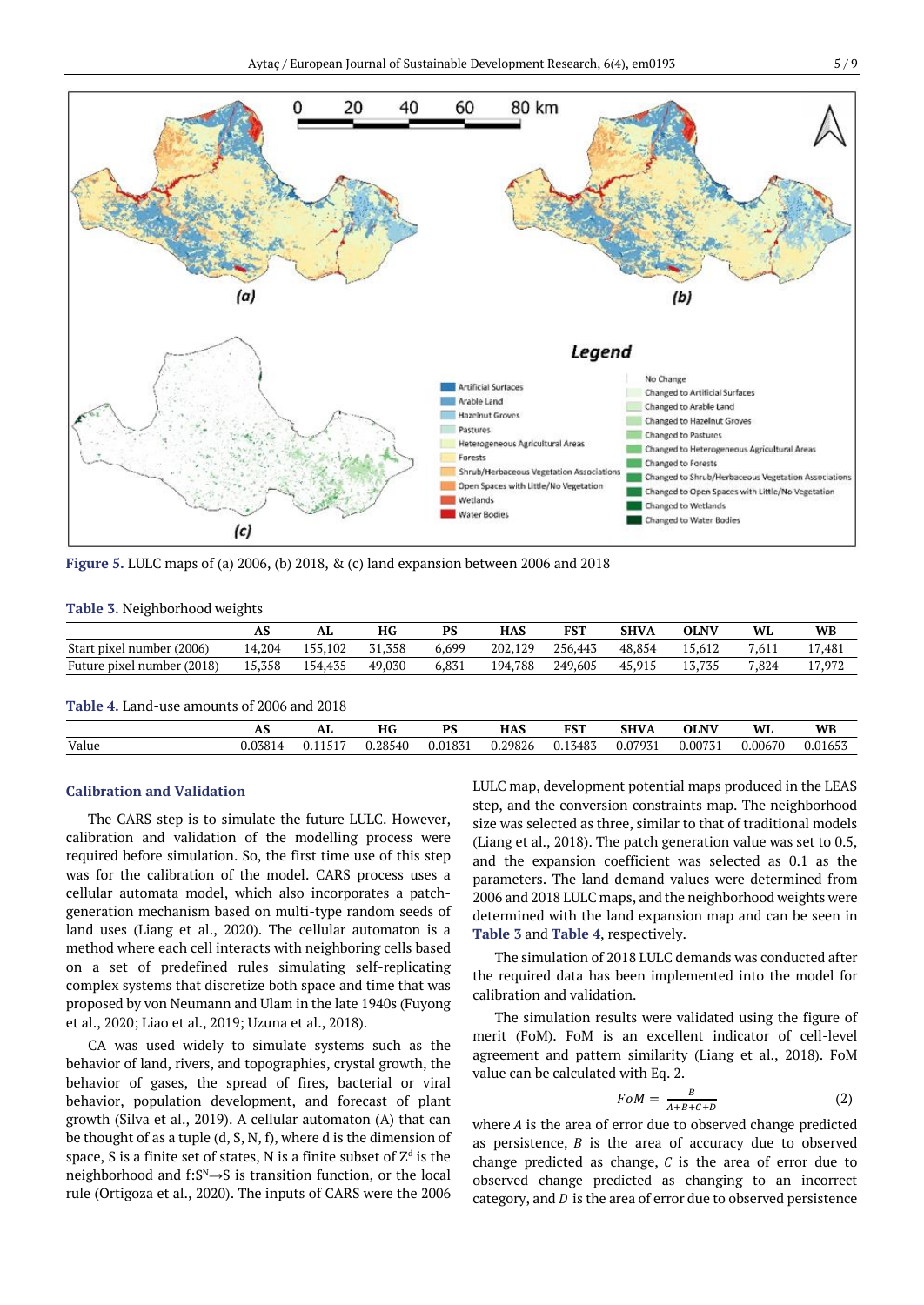

**Figure 6.** Projected hazelnut plantation areas for the years (a) 2030, (b) 2042, (c) 2054, & (d) 2066

predicted as change (Liu et al., 2017). The calculated FoM value was 15%. This value showed that the predicted outcome was in an acceptable range, similar to the results in other papers (Chen et al., 2014; Li et al., 2017; Pontius et al., 2008).

#### **Simulating Future Hazelnut Groves**

The simulation process initially started with determining future land demands; the PLUS model uses the Markov chain for this procedure. Markov chain models are class-dependent transition matrices, and they have been widely used to determine the probabilities of LULC change between two time periods (Nery et al., 2019). The basis of the Markov chain model is to predict the state of the future time based on the state of the current time and the transition probability between states (Jia et al., 2020). Using the Markov model results, LULC simulations were carried out. The projected hazelnut grove areas for 2030, 2042, 2054, and 2066 can be seen in **Figure 6**.

**Figure 6** shows that the hazelnut cultivation areas will continue to increase in the coming years. The cultivation areas will develop primarily in the coastal fields of the city and towards the Western Black Sea region. The increase in hazelnut areas in 2030, 2042, 2054, and 2066 is predicted as 32.46%, 61.79%, 88.37%, and 112.54%, respectively, compared to 2018. Despite all the regulations, farmers did not comply with the decisions and continued to keep their production in hazelnuts, and the process of transforming different land-use types into hazelnut fields will continue increasingly. The changes in the land use types for 2030, 2042, 2054, and 2066 by percentage are shown in **Figure 7**.

When **Figure 7** is examined, four land-use types will expand their lands that are artificial surfaces, hazelnut groves, wetlands, and water bodies. After hazelnut groves, the most increasing land use type was predicted as artificial surfaces, which will be increased by 6.76%, 12.87%, 18.40%, and 23.44% for 2030, 2042, 2054, and 2066, respectively. The remaining six land use types will lose fields. Among these, the most decreasing land-use types stand out as open spaces with little or no vegetation, shrub and/or herbaceous vegetation associations, and forests. These results show that policy-



**Figure 7.** Predicted land-use changes (%) from 2030 to 2066

makers will not be able to prevent the increase of hazelnut lands with regulations, and forests and other vegetation areas will be negatively affected by the transformation of these landuse types into hazelnut groves. By 2066, the decrease in open spaces with little or no vegetation, shrub and/or herbaceous vegetation associations, and forest in Samsun is predicted to decrease 36.82%, 19.11%, and 10.52%, respectively.

Land cover change is the process through which anthropogenic activities alter the natural landscape, referring to how the land has been utilized, emphasizing the functional use of land for economic output (Kanti and Harun, 2017). The increase in population and growing GDP causes the clearing of broad areas for agriculture, the land expansion for urban development, and tree cutting for wood fuel generation (Mzuza et al., 2019). Land cover changes occur at various levels and have particular and cumulative consequences on water bodies, air, habitats, climate, and human health. According to Environmental Protection Agency (EPA, 2022) land, development and agricultural usage are two major areas of concern. Land development involves the creation of impermeable surfaces such as highways, parking lots, and other structures. Impermeable surfaces affect ground water aquifer recharge, contribute to nonpoint source water contamination by reducing soil's ability to filter runoff, increase the erosion potential and stormwater runoff. Agricultural uses have a huge impact on the quality of water and watersheds, result in habitat loss or increased wind erosion and dust, and may hasten or worsen the spread of invasive species (EPA, 2022). The results clearly indicate that the future expansion of hazelnut orchards will have a huge impact on natural land cover and the associated ecosystem.

#### **CONCLUSIONS**

Turkey is the leading hazelnut producer globally, and hazelnut has strategic importance in the Turkish economy. The laws and regulations implemented by governments did not achieve their purposes, and hazelnut areas increased every year. Therefore, understanding the development of future land use areas can promote a more efficient and targeted land use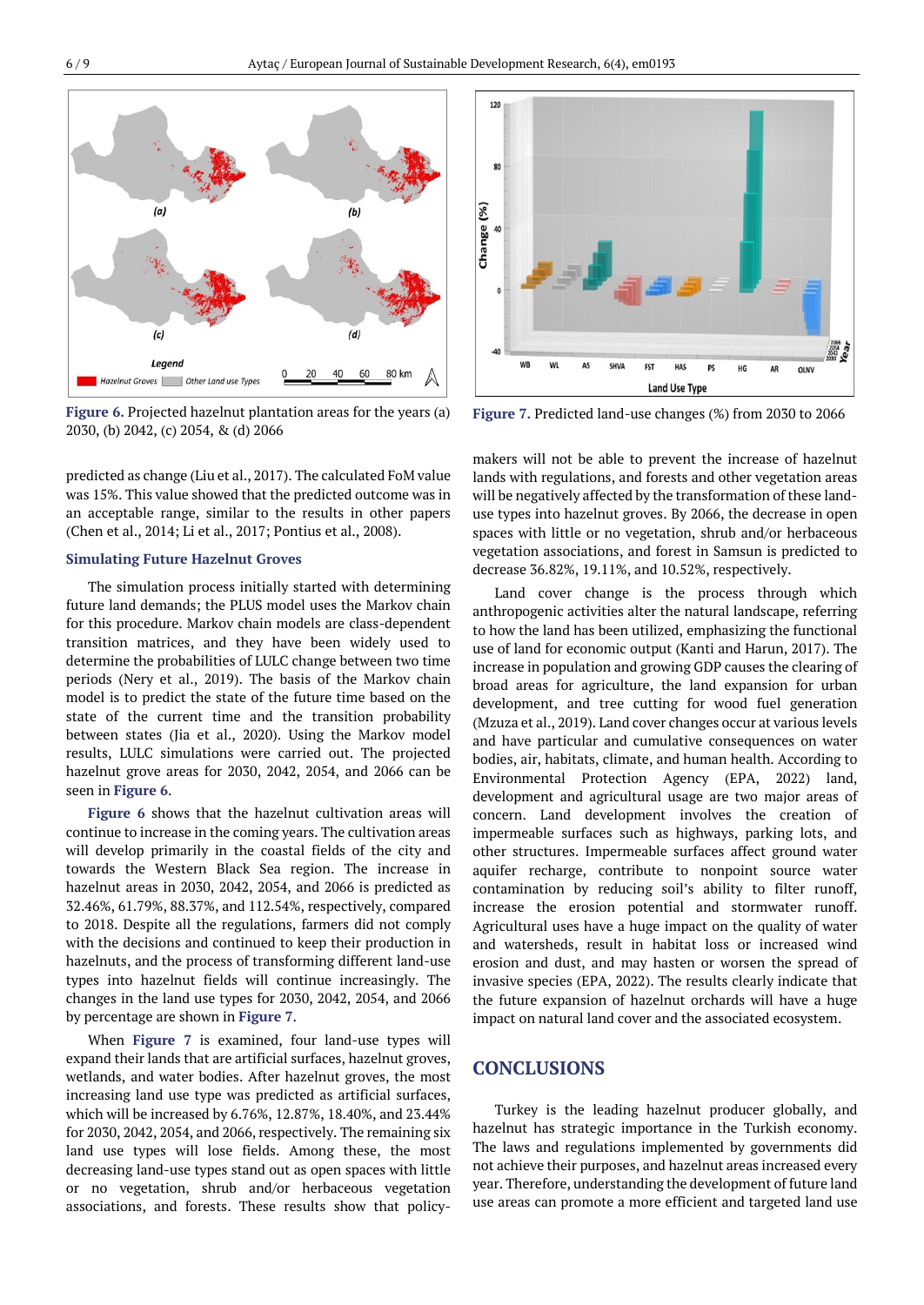policy. This study used the PLUS model to simulate the future hazelnut groves in Samsun province as a case study. PLUS is a recently developed model used to project the dynamics of land use patches and landscape patterns and to identify the drivers of land growth. The LULC changes were simulated for 2030, 2042, 2054, and 2066.

The results of the PLUS model indicate that by the year 2066, the hazelnut groves will approximately double their area. The hazelnut groves will expand notably in the city's coastal lands and toward the Western Black Sea region. In 2030, 2042, 2054, and 2066, hazelnut areas are expected to rise by 32.46%, 61.79%, 88.37%, and 112.54%, respectively, compared to 2018. Despite all of the laws, farmers did not follow the choices and continued to produce hazelnuts, and the process of converting diverse land-use categories into hazelnut fields will continue. It is also clear that the new hazelnut fields will be formed by transforming LULC types, mainly as open spaces with little or no vegetation, shrub and/or herbaceous vegetation associations, and forest, and this transformation will have severe effects on the ecosystem. Besides artificial surfaces will expand as well in the coming years. The results of this study are significant and noteworthy as they show the urgent need to balance new regulations with long-term strategies in designing effective hazelnut policies.

**Funding:** No external funding is received for this article.

**Declaration of interest:** The author declares that there are no competing interests.

**Ethics approval and consent to participate:** Not applicable.

**Availability of data and materials:** All data generated or analyzed during this study are available for sharing when appropriate request is directed to corresponding author.

## **REFERENCES**

- Ansari, A. and Golabi, M. H. (2019). Prediction of spatial land use changes based on LCM in a GIS environment for desert wetlands–A case study: Meighan Wetland, Iran. *International Soil and Water Conservation Research*, 7(1), 64-70. <https://doi.org/10.1016/j.iswcr.2018.10.001>
- Aytaç, E. (2020). Unsupervised learning approach in defining the similarity of catchments: Hydrological response unit based k-means clustering, a demonstration on Western Black Sea region of Turkey. *International Soil and Water Conservation Research*, 8(3), 321-331. [https://doi.org/10.](https://doi.org/10.1016/j.iswcr.2020.05.002) [1016/j.iswcr.2020.05.002](https://doi.org/10.1016/j.iswcr.2020.05.002)
- Aytaç, E. (2021a). Forecasting Turkey's hazelnut export quantities with Facebook's prophet algorithm and box-cox transformation. *ADCAIJ: Advances in Distributed Computing and Artificial Intelligence Journal*, 10(1), 33-47. <https://doi.org/10.14201/ADCAIJ20211013347>
- Aytaç, E. (2021b). Havzaların benzerliklerini tanımlamada alternatif bir yaklaşım: Hiyerarşik kümeleme yöntemi uygulaması [An alternative approach in defining the similarity of cathments: Application of hierarchical clustering method]. *Afyon Kocatepe University Journal of Science and Engineering,* 21, 958-970. <https://doi.org/10.35414/akufemubid.870649>
- Aytaç, E. (2022). Exploring electrocoagulation through data analysis and text mining perspectives. *Environmental Engineering and Management Journal*, 21(4), 671-685.
- Babar, B., Luppino, L. T., Boström, T. and Anfinsen, S. N. (2020). Random forest regression for improved mapping of solar irradiance at high latitudes. *Solar Energy*, 198, 81-92. <https://doi.org/10.1016/j.solener.2020.01.034>
- Bozoglu, M. and Ceyhan, V. (2007). Measuring the technical efficiency and exploring the inefficiency determinants of vegetable farms in Samsun province, Turkey. *Agricultural Systems*, 94(3), 649-656. [https://doi.org/10.1016/j.agsy.](https://doi.org/10.1016/j.agsy.2007.01.007) [2007.01.007](https://doi.org/10.1016/j.agsy.2007.01.007)
- Bozoglu, M., Baser, U., Topuz, B. K. and Eroglu, N. A. (2019). An overview of hazelnut markets and policy in Turkey. *KSU Tarım ve Doğa Dergisi* [*KSU Journal of Agriculture and Nature*], 22(5), 733-743. [https://doi.org/10.18016/](https://doi.org/10.18016/ksutarimdoga.v22i45606.532645) [ksutarimdoga.v22i45606.532645](https://doi.org/10.18016/ksutarimdoga.v22i45606.532645)
- Castro, N. R. and Swart, J. (2017). Building a roundtable for a sustainable hazelnut supply chain. *Journal of Cleaner Production*, 168, 1398-1412. [https://doi.org/10.1016/](https://doi.org/10.1016/j.jclepro.2017.08.239) [j.jclepro.2017.08.239](https://doi.org/10.1016/j.jclepro.2017.08.239)
- Chen, Y. M., Li, X., Liu, X. P. and Ai, B. (2014). Modeling urban land-use dynamics in a fast developing city using the modified logistic cellular automaton with a patch-based simulation strategy. *International Journal of Geographical Information Science*, 28(2), 234-255. [https://doi.org/10.](https://doi.org/10.1080/13658816.2013.831868) [1080/13658816.2013.831868](https://doi.org/10.1080/13658816.2013.831868)
- CORINE. (2020). Land use/land cover map. *Coordination of Information on the Environment*. Available at: [https://land.copernicus.eu/pan-european/corine-land](https://land.copernicus.eu/pan-european/corine-land-cver/clc2018?tab=download)[cver/clc2018?tab=download](https://land.copernicus.eu/pan-european/corine-land-cver/clc2018?tab=download) (Accessed: 17 April 2020).
- Durmaz, G. and Gokmen, V. (2019) Effect of refining on bioactive composition and oxidative stability of hazelnut oil. *Food Research International*, 116, 586-591. <https://doi.org/10.1016/j.foodres.2018.08.077>
- EPA. (2022). Land use. *Environmental Protection Agency*. Available at: [https://www.epa.gov/report-environment/](https://www.epa.gov/report-environment/land-use#:~:text=have%20different%20uses).-,Effects%20of%20Land%20Use%20Changes,%2C%20climate%2C%20and%20human%20health) [land-use#:~:text=have%20different%20uses\).-,Effects%](https://www.epa.gov/report-environment/land-use#:~:text=have%20different%20uses).-,Effects%20of%20Land%20Use%20Changes,%2C%20climate%2C%20and%20human%20health) [20of%20Land%20Use%20Changes,%2C%20climate%2C%2](https://www.epa.gov/report-environment/land-use#:~:text=have%20different%20uses).-,Effects%20of%20Land%20Use%20Changes,%2C%20climate%2C%20and%20human%20health) [0and%20human%20health](https://www.epa.gov/report-environment/land-use#:~:text=have%20different%20uses).-,Effects%20of%20Land%20Use%20Changes,%2C%20climate%2C%20and%20human%20health) (Accessed: 21 April 2022).
- FAO. (2020). Soil map. *Food and Agriculture Organization of the United Nations*. Available at: [http://www.fao.org/soils](http://www.fao.org/soils-portal/soil-survey/soil-maps-and-databases/harmonized-world-soil-database-v12/en/)[portal/soil-survey/soil-maps-and-databases/harmonized](http://www.fao.org/soils-portal/soil-survey/soil-maps-and-databases/harmonized-world-soil-database-v12/en/)[world-soil-database-v12/en/](http://www.fao.org/soils-portal/soil-survey/soil-maps-and-databases/harmonized-world-soil-database-v12/en/) (Accessed: 13 July 2020).
- Fuyong, S. U., Wenli, L. I. U. and Zhi, W. E. N. (2020). Threedimensional cellular automaton simulation of austenite grain growth of Fe-1C-1.5Cr alloy steel. *Journal of Materials Research and Technology*, 9(1), 180-187. [https://doi.org/10.](https://doi.org/10.1016/j.jmrt.2019.10.043) [1016/j.jmrt.2019.10.043](https://doi.org/10.1016/j.jmrt.2019.10.043)
- Gorur, F. K., Keser, R., Dizman, S., & Okumusoglu, N. T. (2011). Annual effective dose and concentration levels of gross alpha and beta in various waters from Samsun, Turkey. *Desalination*, 1(3), 135-139. [https://doi.org/10.1016/j.desal](https://doi.org/10.1016/j.desal.2011.05.071) [.2011.05.071](https://doi.org/10.1016/j.desal.2011.05.071)
- James, G., Witten, D., Hastie, T., & Tibshirani, R. (2017). *An introduction to statistical learning with applications in R*. New York: Springer.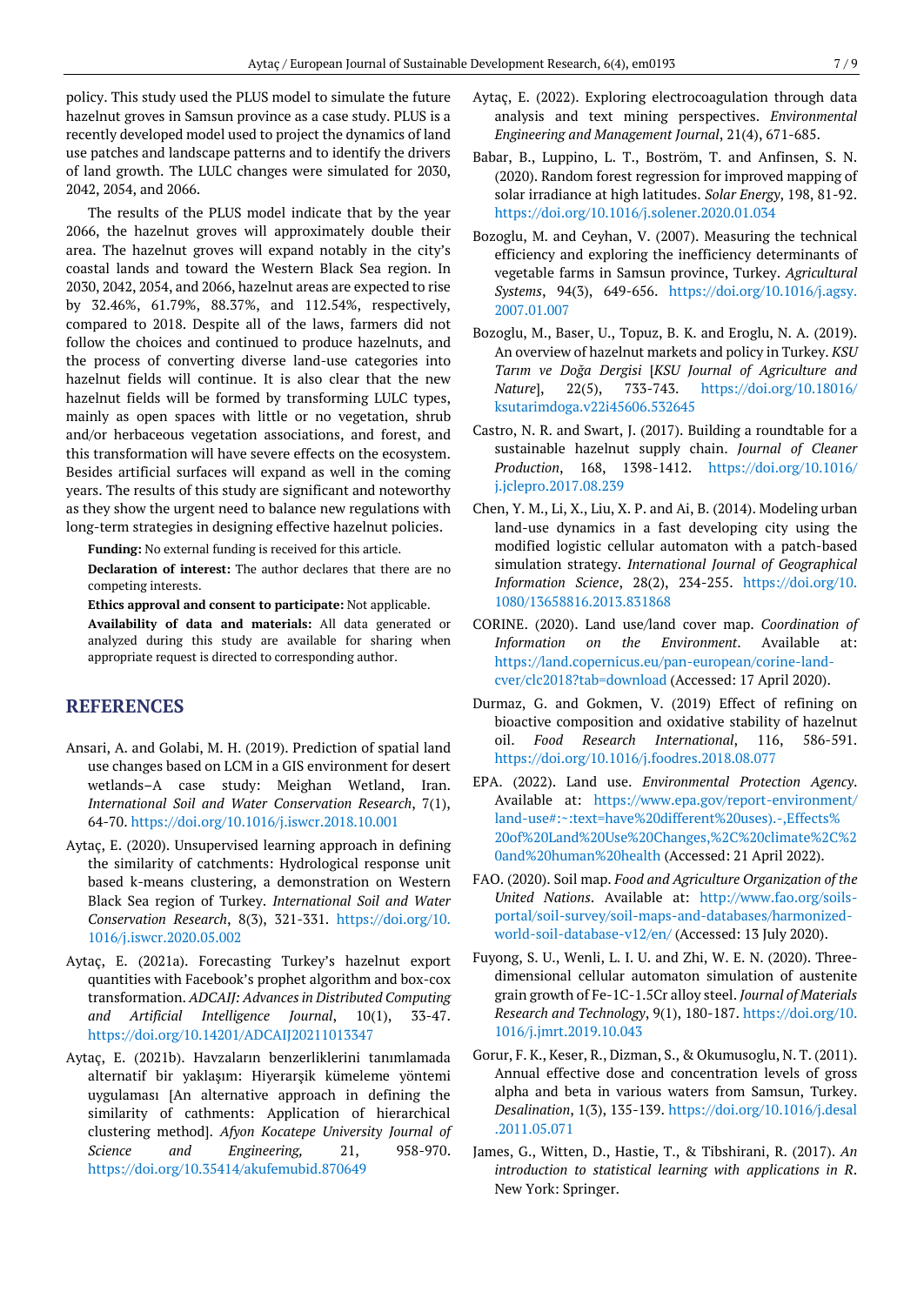- Jia, Z.-Q., Zhou, Z.-F., Zhang, H.-J., Li, B. and Zhang, Y.-X. (2020). Forecast of coal consumption in Gansu province based on Grey-Markov chain model. *Energy*, 199, 117444. <https://doi.org/10.1016/j.energy.2020.117444>
- Kanti, P. B. and Harun, R. (2017). Land use change and coastal management, in P. B. Kanti and R. Harun (eds), *Climatic hazards in coastal Bangladesh* (pp. 183-207). Boston, MA, USA: Butterworth-Heinemann. [https://doi.org/10.1016/](https://doi.org/10.1016/B978-0-12-805276-1.00006-5) [B978-0-12-805276-1.00006-5](https://doi.org/10.1016/B978-0-12-805276-1.00006-5)
- Kayalak, S. and Ozcelik, A. (2012). Hazelnut policies in the world and Turkey (article in Turkish with an abstract in English). *Tarım Ekonomisi Dergisi* [*Journal of Agricultural Economics*], 18(2), 43-53.
- Kundu, S., Khare, D. and Mondal, A. (2017). Landuse change impact on sub-watersheds prioritization by analytical hierarchy process (AHP). *Ecological Informatics*, 42, 100- 113. <https://doi.org/10.1016/j.ecoinf.2017.10.007>
- Kuntoro, A. A., Cahyono, M. and Soentoro, E. A. (2018). Land cover and climate change impact on river discharge: Case study of upper Citarum River Basin. *Journal of Engineering and Technological Sciences*, 50(3), 364-381. [https://doi.org/](https://doi.org/10.5614/j.eng.technol.sci.2018.50.3.4) [10.5614/j.eng.technol.sci.2018.50.3.4](https://doi.org/10.5614/j.eng.technol.sci.2018.50.3.4)
- LandScan. (2020). *Population map*. Available at: <https://landscan.ornl.gov/downloads/2018> (Accessed: 19 April 2020).
- Li, X., Chen, G. Z., Liu, X. P., Liang, X., Wang, S. J., Chen, Y. M., Pei, F. S. and Xu, X. C. (2017). A new global land-use and land-cover change product at a 1-km resolution for 2010 to 2100 based on human-environment interactions. *Annals of the American Association of Geographers*, 107(5), 1040- 1059. <https://doi.org/10.1080/24694452.2017.1303357>
- Li, Y., Zou, C. F., Berecibar, M., Nanini-Maury, E., Chan, J. C. W., van den Bossche, P., Van Mierlo, J. and Omar, N. (2018). Random forest regression for online capacity estimation of lithium-ion batteries. *Applied Energy*, 232, 197-210. <https://doi.org/10.1016/j.apenergy.2018.09.182>
- Liang, X., Guan, Q., Clarke, K. C., Liu, S., Wang, B. and Yao, Y. (2020). Understanding the drivers of land expansion for sustainable land use using a patch-level land use simulation (PLUS) model: A case study in Wuhan, China. *Computers, Environment and Urban Systems*, 85, 101569. <https://doi.org/10.1016/j.compenvurbsys.2020.101569>
- Liang, X., Liu, X. P., Li, D., Zhao, H. and Chen, G. Z. (2018). Urban growth simulation by incorporating planning policies into a CA-based future land-use simulation model. *International Journal of Geographical Information Science*, 32(11), 2294-2316. [https://doi.org/10.1080/13658816.2018](https://doi.org/10.1080/13658816.2018.1502441) [.1502441](https://doi.org/10.1080/13658816.2018.1502441)
- Liao, J. F., Shao, G. F., Wang, C. P., Tang, L. N., Huang, Q. L. and Qiu, Q. Y. (2019). Urban sprawl scenario simulations based on cellular automata and ordered weighted averaging ecological constraints. *Ecological Indicators*, 107, 105572. <https://doi.org/10.1016/j.ecolind.2019.105572>
- Liu, D. Y., Zheng, X. Q. and Wang, H. B. (2020). Land-use simulation and decision-support system (LandSDS): Seamlessly integrating system dynamics, agent-based model, and cellular automata. *Ecological Modelling*, 417, 108924. <https://doi.org/10.1016/j.ecolmodel.2019.108924>
- Liu, X. P., Liang, X., Li, X., Xu, X. C., Ou, J. P., Chen, Y. M., Li, S. Y., Wang, S. J. and Pei, F. S. (2017). A future land use simulation model (FLUS) for simulating multiple land use scenarios by coupling human and natural effects. *Landscape and Urban Planning*, 168, 94-116. [https://doi.org](https://doi.org/10.1016/j.landurbplan.2017.09.019) [/10.1016/j.landurbplan.2017.09.019](https://doi.org/10.1016/j.landurbplan.2017.09.019)
- Mzuza, M. K., Zhang, W., Kapute, F. and Wei, X. (2019). The impact of land use and land cover changes on the Nkula dam in the Middle Shire River Catchment, Malawi, in A. Pepe and Q. Zhao (eds), *Geospatial analyses of earth observation (EO) data* (pp. 1-20). IntechOpen. <https://doi.org/10.5772/intechopen.86452>
- Nery, T., Sadler, R., White, B. and Polyakov, M. (2019). Predicting future plantation forest development in response to policy initiatives: A case study of the Warren River Catchment in Western Australia. *Environmental Science & Policy*, 92, 299-310. [https://doi.org/10.1016/](https://doi.org/10.1016/j.envsci.2018.11.021) [j.envsci.2018.11.021](https://doi.org/10.1016/j.envsci.2018.11.021)
- Ortigoza, G., Brauer, F. and Neri, I. (2020). Modelling and simulating Chikungunya spread with an unstructured triangular cellular automata. *Infectious Disease Modelling*, 5, 197-220. <https://doi.org/10.1016/j.idm.2019.12.005>
- OSM. (2020). *Spatial variables*. Available at: [https://download.](https://download.geofabrik.de/europe/turkey.html) [geofabrik.de/europe/turkey.html](https://download.geofabrik.de/europe/turkey.html) (Accessed: 16 January 2020).
- Pontius, R. G., Boersma, W., Castella, J. C., Clarke, K., de Nijs, T., et al. (2008). Comparing the input, output, and validation maps for several models of land change. *Annals of Regional Science*, 42(1), 11-37. [https://doi.org/10.1007/](https://doi.org/10.1007/s00168-007-0138-2) [s00168-007-0138-2](https://doi.org/10.1007/s00168-007-0138-2)
- Sheng, X. W., Cao, Y. G., Zhou, W., Zhang, H. and Song, L. (2018). Multiple scenario simulations of land use changes and countermeasures for collaborative development mode in Chaobai River region of Jing-Jin-Ji, China. *Habitat International*, 82, 38-47. [https://doi.org/10.1016/j.](https://doi.org/10.1016/j.habitatint.2018.10.008) [habitatint.2018.10.008](https://doi.org/10.1016/j.habitatint.2018.10.008)
- Silva, A. R., Silva, A. R. and Gouvea, M. M., (2019). A novel model to simulate cloud dynamics with cellular automaton. *Environmental Modelling & Software*, 122, 104537. <https://doi.org/10.1016/j.envsoft.2019.104537>
- Silva, L. P. E., Xavier, A. P. C., da Silva, R. M. and Santos, C. A. G. (2020). Modeling land cover change based on an artificial neural network for a semiarid river basin in northeastern Brazil. *Global Ecology and Conservation*, 21, e00811. <https://doi.org/10.1016/j.gecco.2019.e00811>
- Tas, N. G., Yilmaz, C., & Gokmen, V. (2019). Investigation of serotonin, free and protein-bound tryptophan in Turkish hazelnut varieties and effect of roasting on serotonin content. *Food Research International*, 120, 865-871. <https://doi.org/10.1016/j.foodres.2018.11.051>
- TUIK. (2021). *Data portal of Turkish Republic*. Available at: <https://biruni.tuik.gov.tr/medas/?kn=92&locale=tr> (Accessed: 2 May 2021).